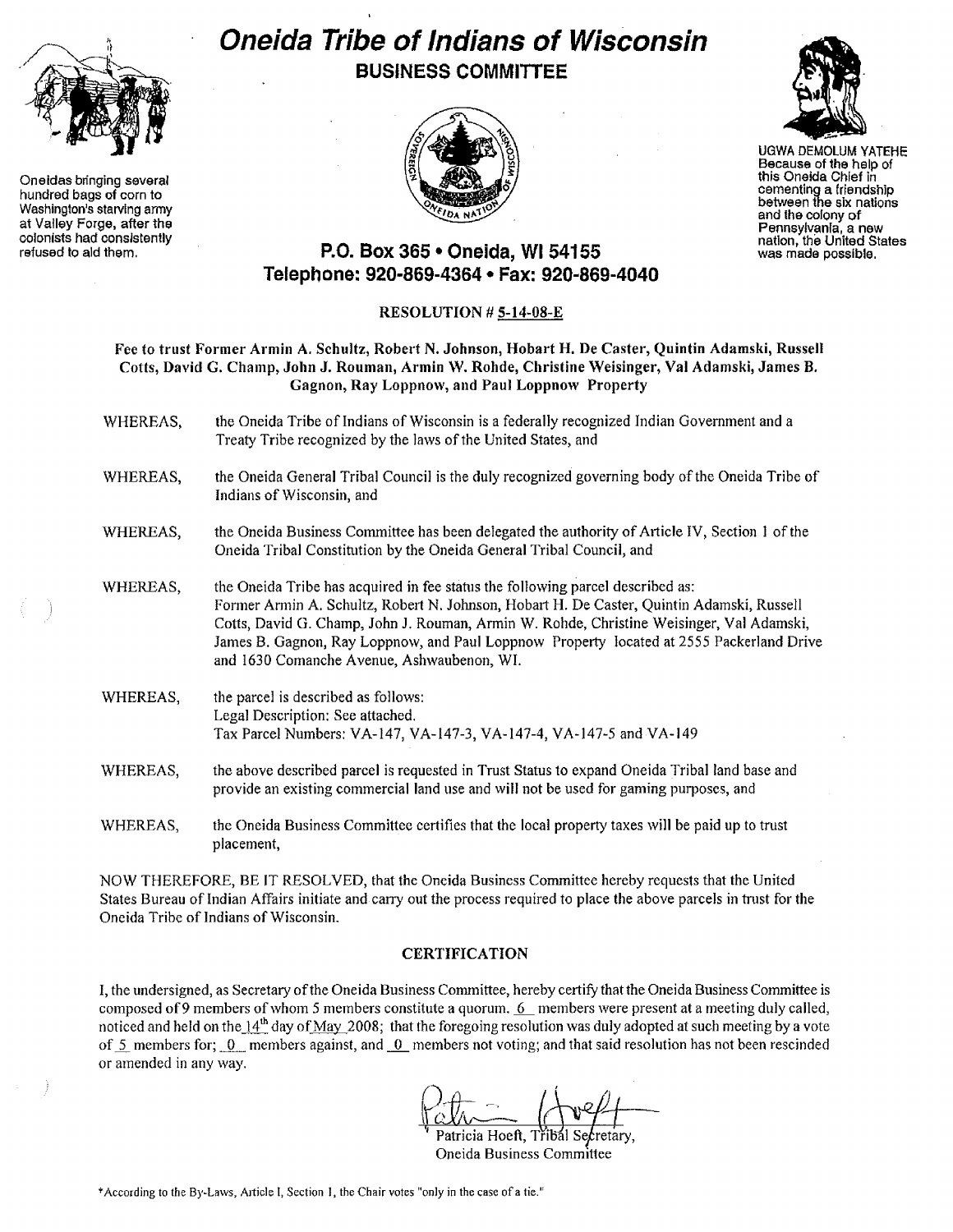#### **RESOLUTION** # 5-14-08-E

## **(Former Armin A. Schultz, Robert N. Johnson, Hobart H. De Caster, Quintin Adamski, Russell Cotts, David G. Champ, John J. Rouman, Armin W. Rohde, Christine Weisinger, Val Adamski, James B. Gagnon, Ray Loppnow, and Paul Loppnow Property)**

Lot One (1) and Two (2) of Certified Survey Map recorded in the Office of the Register of Deeds for Brown County, Wisconsin in Volume 35 Certified Survey Maps on pagel42, Map number 5375, Document Number 1543968 said map being that part of Private Claim Twenty-two (22), Section Five (5), Township Twenty-three (23) North, Range Twenty (20) East of the Fourth Principal Meridian, West of the Fox River, in the Village of Ashwaubenon, Brown County, Wisconsin.

#### And

Lot One (1) of Certified Survey Map recorded in the Office of the Register of Deeds for Brown County, Wisconsin in Volume 7 Certified Survey Maps on page 59, Document number 880911 said map being part of Private Claim Twenty-two (22), Section Five (5), Township Twenty-three  $(23)$  North, Range Twenty (20) East of the Fourth Principal Meridian, West of the Fox River, in the Village of Ashwaubenon, Brown County, Wisconsin.

#### And

Lot One (1) of Certified Survey Map recorded in the Office of the Register of Deeds for Brown County, Wisconsin in Volume 6 of Certified Survey Maps on page 465, Document number 867848 said map being part of Private Claim Twenty-two (22), Section Five (5), Township Twenty-three (23) North, Range Twenty (20) East of the Fourth Principal Meridian, West of the Fox River, in the Village of Ashwaubenon, Brown County, Wisconsin.

#### And

Lot One (1) of Certified Survey Map recorded in the Office of the Register of Deeds for Brown County, Wisconsin in Volume 22 of Certified Survey Maps page 214, Map number 3850, Document number 1204938 said map being all of Lot One (1) of Volume 3 Certified Survey Maps page 427, Document number  $\frac{717592}{2}$  being part of Private Claim Twenty-two (22), Section Five (5) Township Twenty-three (23) North, Range Twenty (20) East of the Fourth Principal Meridian, West of the Fox River, in the Village of Ashwaubenon, Brown County, Wisconsin.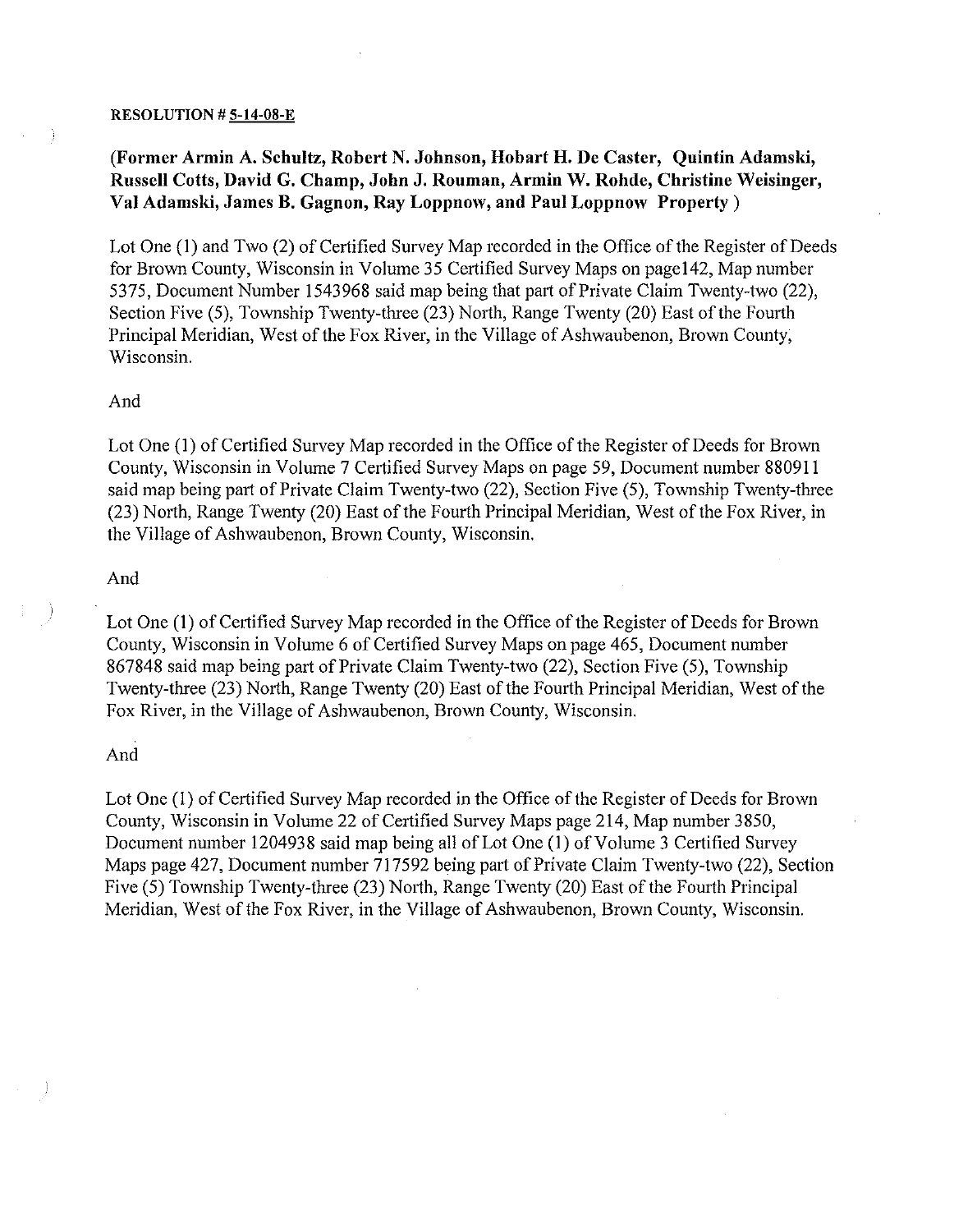Document Number

#### WARRANTY DEED

This Deed, made between the Oneida Tribe of Indians of Wisconsin, Grantor, and the United States of America in Trust for the Oneida Tribe of Indians ofWisconsin, Grantee. Grantor, for a valuable consideration, conveys and warrants to Grantee the following described real estate in Brown County, State of Wisconsin:

Former Armin A. Schultz, Robert N. Johnson, Hobart H. De Caster, Quintin Adamski, Russell Cotts, David G. Champ, John J. Rouman, Armin W. Rohde, Christine Weisinger, Val Adamski, James B. Gagnon, Ray Loppnow, and Paul Loppnow Property (See attached legal description)

This conveyance is made pursuant to the Indian Reorganization Act of 1934 (48 Stat. 984)

This property is not subject to ILHR 67 Rental Weatherization Standards per Exclusion Code W-7, W-ll.

Grantor warrants that the title to the Property is good, indefeasible in fee simple and free and clear of encumbrances except highway rights of way and easements of record.

 $\sim$  after Dated this  $\frac{S\mathcal{O}}{S}$  day of  $\frac{M\mathcal{O}}{S}$  , 20 $\mathcal{O}\mathcal{B}$ 

Gerald L. Danforth, Oneida Tribal Chairman

\* Patricia Hoeft, Oneida Tribal Secretary

ACKNOWLEDGMENT

STATE OF WISCONSIN )

ounty of *()utagamie*) ss.

Personally came before me this  $\partial O$  day of  $M\alpha$ the above named Gerald L. Danforth and Patricia Horn to me known to be the person(s) who executed the foregoing instrument and acknowledged the same.

*\_---,:!<drJ* / <sup>H</sup> ~, \* /1 <sup>J</sup> JCl CiLtAvI1'L/lf"S

Notary Public, State of Wisconsin. My Commission is permanent. (If not, state expiration date:<br> $M\lambda_4 + I(\sigma_3, \Delta X\Delta)$ 

THIS INSTRUMENT WAS DRAFTED BY: Rebecca M. Webster, StaffAttorney

Recording Area

Name and Return Address: Oneida Tribe of Indians of Wisconsin Land Management Division Director 470 Airport Dr. Oneida, WI. 54155-0365

VA-147, VA-147-3, VA-147-4, VA-147-5, and VA-149

Parcel Identification Number (PIN)

\* Midwest Regional Director

Approved in accordance with authority delegated at 209 DM 8, 230 DM 1,3 lAM 4

United States Department of the Interior Bureau of Indian Affairs Midwest Regional Office One Federal Drive, Room 550 Fort Snelling, MN 55111